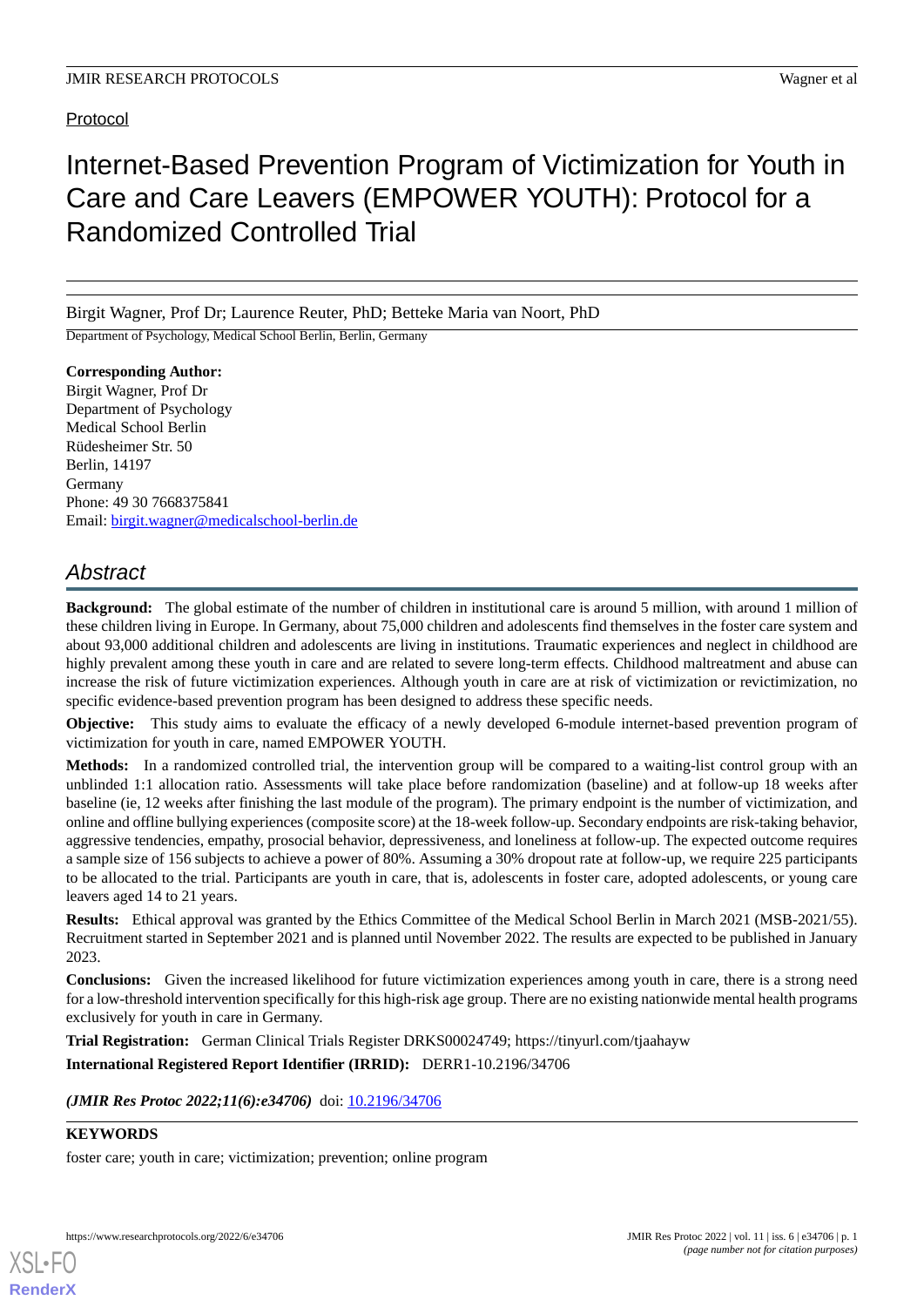## *Introduction*

#### **Background**

The global estimate of the number of children in institutional care is around 5 million, with around 1 million of these children living in Europe [\[1](#page-7-0)]. Reliable data on the number of children living in foster care or adoptive families worldwide are currently not available. In Germany, about 75,000 children and adolescents find themselves in the foster care system and about 93,000 additional children and adolescents are living in institutions [[2\]](#page-7-1). Traumatic experiences and neglect in childhood are highly prevalent among these youth in care and are related to severe long-term effects on mental health [\[3\]](#page-7-2). Childhood abuse and neglect are associated with high levels of symptoms such as sexualized behavior, anxiety, posttraumatic stress disorder (PTSD), and depression [[4\]](#page-7-3). Furthermore, an abusive or neglected caretaking setting can be a risk factor for continued and repeated negative relationships. Often, the interpersonal and intrapersonal beliefs of abused individuals are strongly negative about themselves and others, and low self-esteem in youth in care has been found in a number of studies [[5\]](#page-7-4). Moreover, youth in care often show insecure and disorganized attachment behavior [[6\]](#page-7-5) and have long-term interpersonal difficulties, disturbances of self, and impaired affect regulation.

Consequences can be multifaceted. Youth in care have a greater risk of unintended pregnancy, ranging from 16% to 50% [[7\]](#page-7-6). Moreover, risky sexual behaviors, including initiating sexual intercourse at an earlier age, having a greater number of sexual partners, inconsistently using contraception, and exchanging sex for money, have been found in this group of adolescents [[7\]](#page-7-6). Stevens et al in their study with youth in care found that higher levels of anxiety and depression were related to higher rates of risky sexual activity and substance use [[8\]](#page-7-7). Often, the ability of risk recognition, which is the ability to identify danger cues (eg, dangerous social situations), is decreased [[9\]](#page-7-8). These factors can lead to interpersonal high-risk situations, which may hinder proper responses and may lead to future victimization. Childhood maltreatment and sexual abuse are associated with a 2 to 3 times higher risk of revictimization [[10\]](#page-7-9). In conclusion, youth in care comprise a highly vulnerable group in adolescence and young adulthood. They often demonstrate poor risk recognition and are often victims of bullying (online and face-to-face), sexual assault, and maltreatment. A change in the caretaking setting via an out-of-home placement in either a foster care family [\[3](#page-7-2),[11\]](#page-7-10) or an institution [\[12](#page-7-11)] does not prevent this increased chance for future maltreatment or the long-term negative mental health outcomes.

Although the majority of youth in care are at high risk of victimization or revictimization, no specific evidence-based prevention program has been designed to address these specific needs. Most interventions aimed at youth in care are multidimensional programs of a heterogeneous nature that offer a broad focus of treatment (eg, cognitive behavioral techniques, psychoeducation, case management, skill building, emotional literacy, and social support). A systematic review by Hambrick et al evaluated mental health interventions for children in foster care (aged 0-12 years) [[13\]](#page-7-12). Medium effect sizes were found

for decreased internalizing problems, and large effect sizes could be shown for positive parenting practices. However, only 3 of the studies were randomized controlled trials (RCTs) [[13\]](#page-7-12). In a more recent systematic review, Bergström et al concluded that only 3 of 18 included interventions for youth in care had sufficient support for program efficacy [\[14](#page-7-13)] (Attachment and Biobehavioral Catch-Up [[15\]](#page-7-14), Incredible Years [[16\]](#page-7-15), and Take Charge [\[17](#page-7-16)]). The reported effect sizes were small to moderate [[14\]](#page-7-13). However, none of the included programs focused on the prevention of future victimization [[13](#page-7-12)[,14](#page-7-13)]. Moreover, most programs target foster parents or social workers and not youth in care directly, and take place face-to-face, often in group settings, creating several challenges for feasible widespread implementation of these programs.

Only few studies have been conducted for the prevention of sexual revictimization of adolescents. DePrince et al evaluated prevention of revictimization of adolescent girls in the child welfare system [[18\]](#page-7-17). The participants in the risk detection group were about 5 times less likely to report sexual revictimization compared to the nonintervention control group. A group prevention program for sexual revictimization using risk recognition, communication skills, practical knowledge teaching (ie, not leaving the party with a stranger and refusing alcohol), and problem-solving strategies could reduce the incidence of sexual assault [\[19](#page-7-18)]. Further, the program significantly increased self-efficacy and decreased distress at follow-up. Another revictimization program for women with a history of childhood sexual assault was based on acceptance and mindfulness-based theory but failed to find significant differences between the intervention and control groups for revictimization [\[20](#page-7-19)]. A computer-based program aimed at preventing dating violence and sexual victimization was examined in schools with youth aged 11 to 15 years  $[21]$  $[21]$ . The Me & You computer-based program was found to significantly lower the odds for perpetrating dating violence, but not to lower the odds for victimization [\[21](#page-7-20)].

In the past years, computer-based interventions have been developed through the integration of technology and psychological interventions. Internet-delivered interventions have a number of advantages compared to traditional face-to-face treatments for adolescents and young adults. First, this age group has a high affinity for the use of the internet, online games, and social networks. Further, face-to-face interventions are often restricted by long waiting lists, low availability of psychosocial support, and time constraints. Finally, the anonymity of the internet offers participants an alternative way to overcome their initial shame and encourages them to confront difficult themes, such as social difficulties, and to disclose feelings of shame [\[22](#page-8-0)]. An increasing number of e-mental health studies have been conducted in youth for a variety of psychiatric and somatic conditions. A meta-analysis [[23\]](#page-8-1) found an overall pooled effect size with *d*=0.85 for internet-delivered cognitive behavioral therapy in youth, with a large effect for psychiatric conditions (*d*=1.27) and a lower treatment effect for somatic conditions (*d*=0.49). Systematic reviews and meta-analyses showed that cognitive behavioral web-based interventions for individuals with PTSD symptoms [[24\]](#page-8-2) and youth with neurodevelopmental disorders, anxiety,

 $XS$  $\cdot$ FC **[RenderX](http://www.renderx.com/)**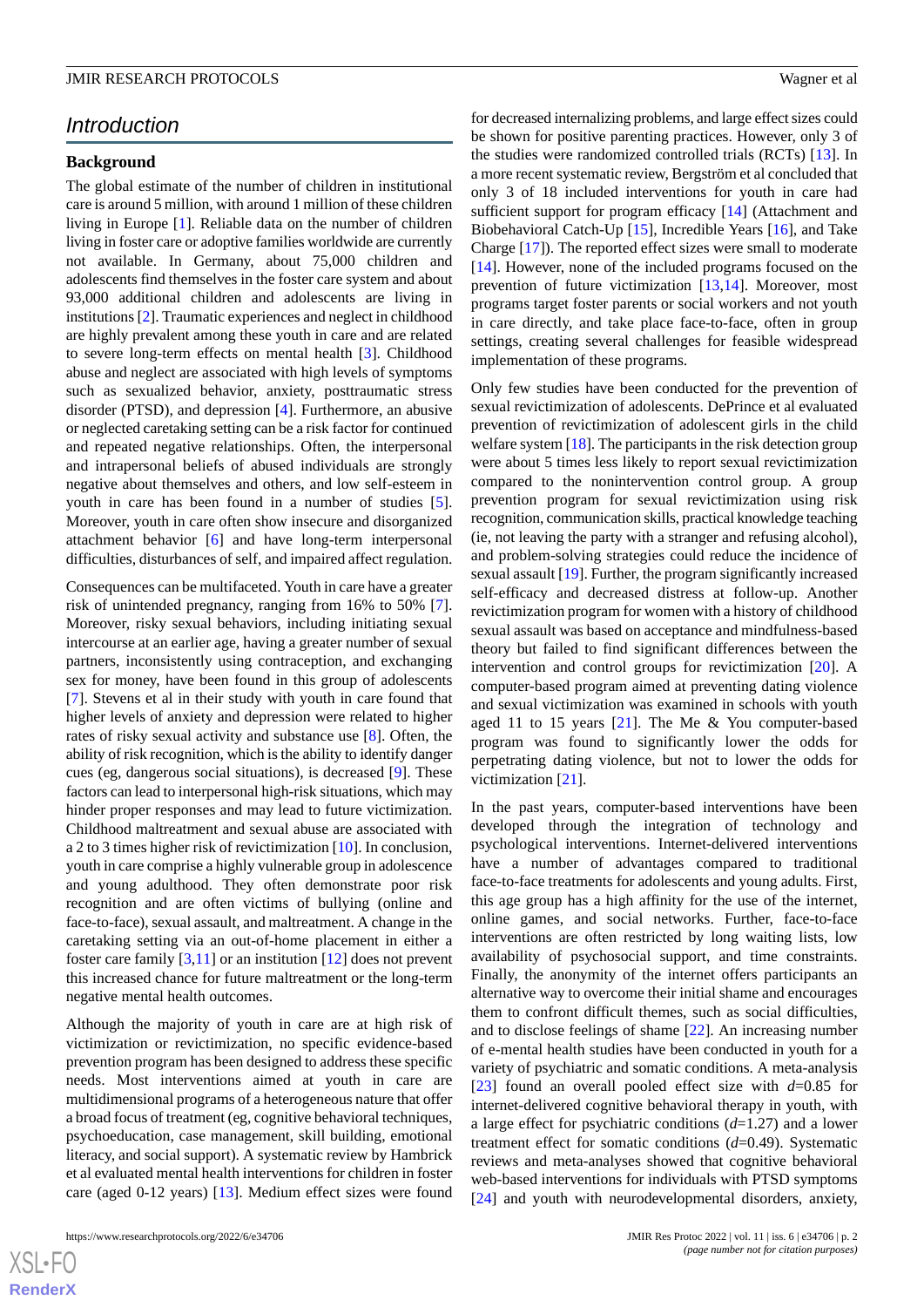depression, and even suicidal ideation had high efficacy [\[25](#page-8-3)[-27](#page-8-4)] comparable to traditional face-to-face settings [[28](#page-8-5)[,29](#page-8-6)].

In summary, youth in care are in clear need of additional support to prevent future victimization. Considering the age group, a guided web-based low-threshold program is a more novel and preferred mode of delivery, given the ubiquitous digital activity in this group. An internet-based intervention has several advantages compared to traditional prevention programs conducted in a face-to-face setting [[29\]](#page-8-6). So far, no program specifically targeting the prevention of several forms of victimization in youth in care has been developed, and no clinical trial is currently being conducted for examining an internet-based intervention to prevent victimization or revictimization among youth in care.

### **Objectives and Trial Design**

We aim to evaluate the efficacy of a newly developed 6-module internet-based prevention program of victimization among youth in care, named EMPOWER YOUTH. Intervention effects will be evaluated within an RCT (German Clinical Trials Register DRKS00024749) comparing the program with a waiting control group, with an unblinded 1:1 allocation ratio. At initial assessment, participants will be blinded to their allocation status. Assessments will take place before randomization (baseline) and at a follow-up 18 weeks after baseline (ie, 12 weeks after finishing the last module of the program). The main goal of the program is to analyze the spillover effects of the prevention coaching program EMPOWER YOUTH on victimization. The primary endpoint is the number of victimization, and online and offline bullying (composite score) experiences at the 18-week follow-up. Secondary endpoints are risk-taking behavior, aggressive tendencies, empathy, prosocial behavior, depressiveness, and loneliness at follow-up. We hypothesize that the prevention program will be effective for reducing the incidence of victimization, improving coping mechanisms in problematic social situations, and increasing the recognition of risk/dangerous situations.

## *Methods*

## **Research Consortium**

This project is supported by a research grant (grant number FKZ 01KR1806E) of the Federal Ministry of Education and Research in Germany and is part of a research consortium called EMPOWERYOU, which is made up of the following universities and institutions (in alphabetical order): Karlsruhe Institute of Technology, Medical School Berlin, PFAD e.V. Association of Foster Care and Adoptive Families in Germany, University of Aachen, University of Bielefeld, and University of Bremen. The study protocol follows the SPIRIT (Standard Protocol Items: Recommendations for Interventional Trials) guidelines for reporting clinical trial protocols [\[30](#page-8-7)].

## **Recruitment**

Youth in care are defined as adolescents in foster care, adopted adolescents, or young care leavers aged 14 to 21 years. Participants will be recruited through the organization PFAD e.V. Association of Foster Care and Adoptive Families in Germany, as well as other organizations working with youth in care through which more than 13,000 foster families or young care leavers can be reached. Since many youth in care are not organized in groups or organizations, recruitment will also take place online via social media (ie, Instagram, Facebook, and TikTok). Furthermore, flyers and posters will be sent to child welfare services, as well as other welfare institutions working with youth in care in Germany.

## **Participants and Eligibility Criteria**

## *Inclusion Criteria*

The study flowchart is provided in [Figure 1.](#page-3-0) Youth in care are defined as adolescents in foster care, adopted adolescents, or young care leavers aged 14 to 21 years. The age range 14 to 21 years is consistent with the definition for "adolescents" in the German Guidelines for Psychotherapy [[31\]](#page-8-8) (article A, first paragraph, point 4). Moreover, adolescents until the age of 21 years in Germany are often still either dependent on foster/adoptive parents or living in institutionalized care with some form of supervision. Hence, the entire research consortium implemented a cutoff of 21 years. Further inclusion criteria are sufficient writing and reading skills in German based on self-report and access to the internet via a desktop computer, laptop, tablet, or other mobile device.

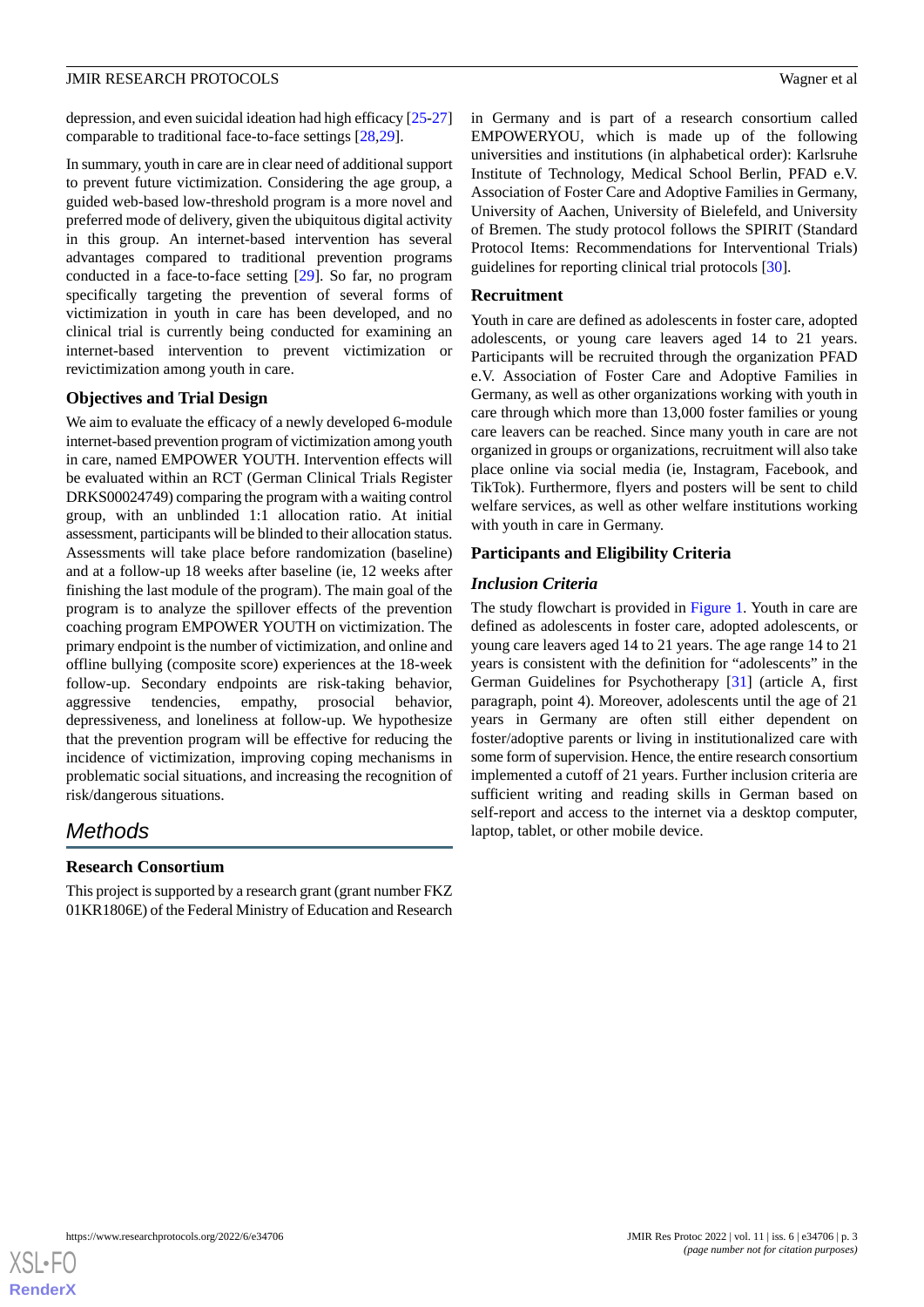<span id="page-3-0"></span>**Figure 1.** Flowchart of the EMPOWER YOUTH randomized controlled trial.



## *Exclusion Criteria*

Participants are excluded from the RCT when (1) acute child endangerment is suspected; (2) they receive other psychosocial approaches aimed at victimization or revictimization; (3) severe depression symptoms are present as assessed via the Patient Health Questionnaire-9 for Adolescents (PHQ-9) [\[32](#page-8-9)] (PHQ-9 >15 at baseline); and (4) suicide ideation (indicated by a score of  $>1$  on the suicidal thought item of the PHQ-9 at baseline) is present. If participants score above 1 on the suicide item, a further suicide screening will be conducted via telephone in accordance with our safety protocol. If participants do not provide a telephone number, either an email or letter by post will be sent to make contact with the participants or their legal guardians.

#### **Intervention**

[XSL](http://www.w3.org/Style/XSL)•FO **[RenderX](http://www.renderx.com/)**

#### *Experimental Condition*

The internet-based prevention program EMPOWER YOUTH for adolescents and young adults has been developed to meet the needs of youth in care and address several risk factors of victimization or revictimization. Youth in care who participate are taught theory and skills to prevent victimization in themselves and others. EMPOWER YOUTH promotes knowledge of risk situations and consequences, and strategies that help defend youth from victimization. After finishing the

```
https://www.researchprotocols.org/2022/6/e34706 JMIR Res Protoc 2022 | vol. 11 | iss. 6 | e34706 | p. 4
```
program, the participants receive a certificate stating they are EMPOWER YOUTH coaches. The aspect of becoming a coach and participating to help others is emphasized during recruitment and during the program participation. This program format was chosen because the results of focus groups indicated that youth in care feel stigmatized receiving a program aimed specifically at them as potential "victims." This change of perspective, that is, being a coach to help others rather than being victimized, prevents youth in care from perceiving themselves as potential victims due to the program, which would directly counteract the aim of the project. The intervention includes various multimedia features (videos, fictional audio recordings, and writing exercises). Participants will be provided with a personalized password-protected interface. Altogether, there will be 6 modules, with an approximately 45-minute workload. Mentors/psychologists will provide individual written feedback within 2 working days, along with instructions for the next module. The mentor contact should enhance compliance with the program [\[33](#page-8-10)]. Participants will receive up to three reminders to complete a module.

Based on the existing literature and the evaluation of 3 focus groups with adolescents and young adults in foster care, the 6 program modules focus on the following categories of psychological risk factors: (1) emotion regulation, (2) self-appraisal, (3) risk recognition, (4) offline risk recognition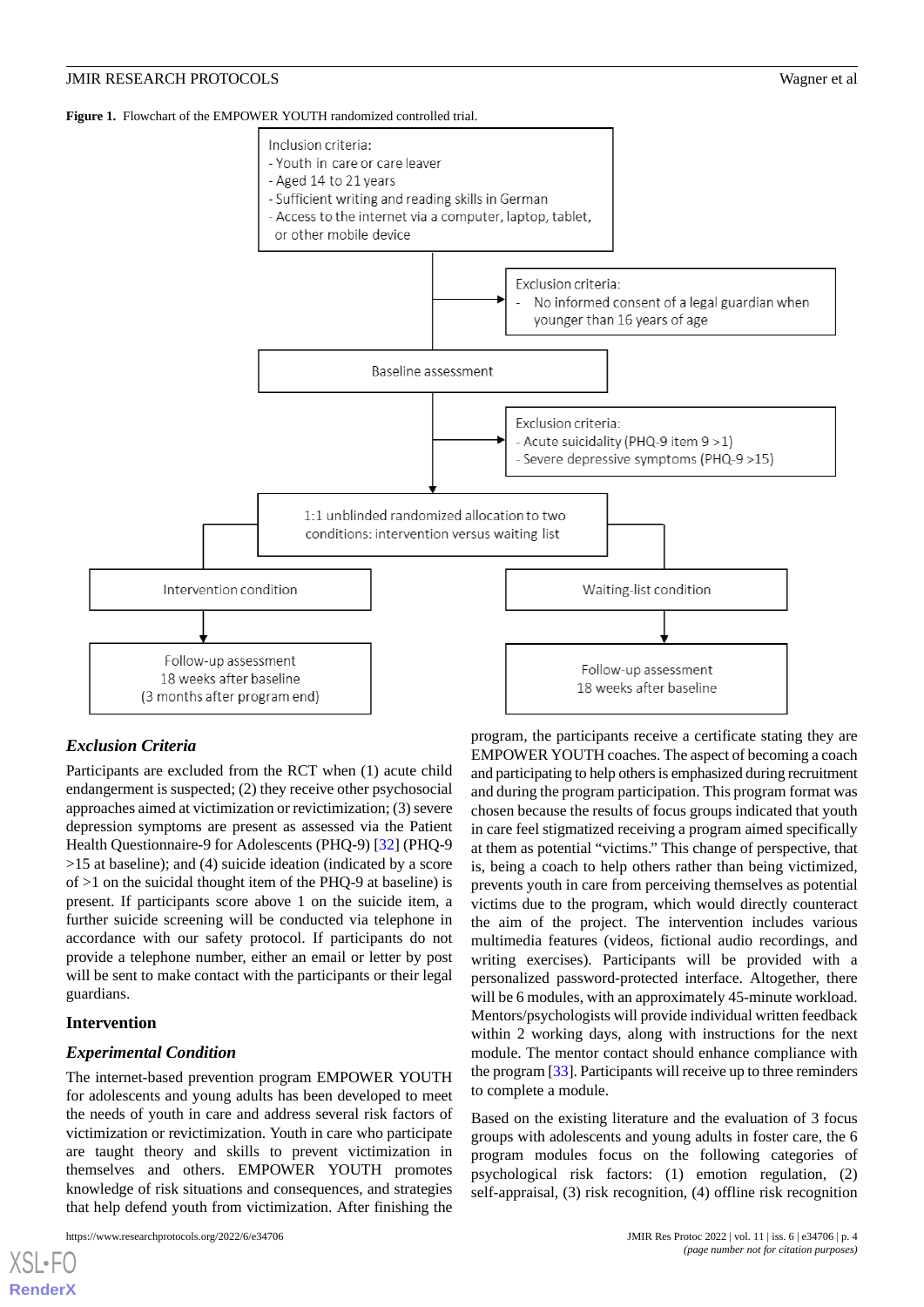problems and coping with victimization or revictimization, and (5) online risk recognition problems and coping with victimization or revictimization. In all the modules, interpersonal relatedness and prosocial behaviors are indirectly addressed via case descriptions and the accompanying exercises. The case descriptions are partly derived from situations described by youth in care in the initial focus groups.

In the first module "What's up?", participants receive knowledge about emotions in a video (naming emotions; regulation of emotions; and the connection between emotions, thoughts, and actions/behaviors). They practice identifying emotions and thoughts in 2 case descriptions (presented as audio recordings) and are asked to reflect on potential actions that could be taken in the described situations. The module also entails an exercise on breathing, an exercise on formulating positive thoughts, and a writing exercise in which the participants describe a difficult biographical situation and identify their emotions, thoughts, and actions in that situation.

The second module "I am okay, you are okay, we are okay," teaches participants about personal rights, diversity, and self-worth in a video. This is followed by a multiple-choice exercise, in which they identify the personal rights they have recently used, and an exercise on self-care activities. The participants practice identifying personal rights and personal worth in 2 case descriptions, and are asked to reflect on actions they could take as coaches to ensure these personal rights and why these actions should be taken (eg, diversity and general worth). In another exercise, the participants are asked to reflect on obstacles they have overcome, and on their uniqueness and identity as a person. This is followed by a final writing exercise in which participants are asked to write a letter to themselves naming characteristics and past behaviors they are proud of.

In the third module "Stop!", the participants learn about recognizing (social) risk situations based on different warning signals. They are asked to reflect on the danger presented in 3 different case descriptions. Moreover, several different risk behaviors are listed, and they are asked to rate how likely it is that they would engage in these behaviors. In the final writing exercise, participants are asked to describe a risk situation they found themselves in and to identify the different warning signals they recognized or maybe missed.

After learning how to recognize risk situations, the fourth module "Your limit" deals with effectively setting boundaries in offline risk situations. Four case descriptions are used in this module. The participants practice to differentiate between behavior and emotion, and to identify if these are passive, aggressive, or assertive. In a writing exercise, they are asked to reflect on an offline risk situation they found themselves in; if and how they set boundaries; and if this was passive, aggressive, or assertive. Moreover, they are asked for advice for other adolescents and young adults who could find themselves in similar situations.

The fifth module "Like and share?" deals with setting boundaries in online risk situations. The participants learn about their rights in online situations and how to legally collect evidence and set boundaries. Four case descriptions are used. In a writing exercise, participants are asked to reflect on the module and

https://www.researchprotocols.org/2022/6/e34706 JMIR Res Protoc 2022 | vol. 11 | iss. 6 | e34706 | p. 5

describe their own personal take-home message that they will use to support others in the future.

In the sixth and final module "You're the expert," participants are invited to fill out 2 interactive quizzes. The first quiz consists of claims and asks if these claims are true or false (knowledge). The second quiz consists of 5 case descriptions, and participants are asked what advice, as EMPOWER YOUTH coaches, they have in these situations. Another relaxation method is presented to the participants. The final module ends with a writing exercise in which the participants are asked to reflect on all the modules: what do they take away from the program and what was most important to them?

EMPOWER YOUTH can be accessed online [[34\]](#page-8-11). The development of a website, compatible with a wide variety of electronical devices, such as desktop computers, laptops, and mobile phones with different operating systems, increases program participation. The use of a mobile app would have created an unwanted selection bias.

#### *Control Condition*

For ethical reasons, a waiting-list control group has been chosen. A placebo comparator has not been chosen, because there is no evaluated similar intervention for this condition in this specific population.

#### *Concomitant Treatment*

Additional treatments can be administered on entry into the trial or at any time during the study. These will be documented at the follow-up assessment as concomitant treatments on the case report form of the participant. Concomitant treatments are allowed in the intervention group as well as the control group if they do not represent psychosocial approaches aimed at victimization or revictimization. Examples of concomitant treatments include individual psychotherapy, psychiatric consultations, and activities that serve to strengthen social-emotional, cognitive, or physical competencies.

#### *Allocation*

Randomization will take place after the baseline assessment. The randomization procedure will be conducted by employees at the University Hospital Aachen (part of the EMPOWERYOU consortium), which will not be involved in this trial otherwise. Hereby, a blind randomization process is guaranteed. Participants will be informed of their allocation status via email after baseline data collection is completed to assure that they are blind to allocation during the initial assessment. Participants will be randomized into the following 2 groups: intervention group and waiting-list control group. The allocation ratio between the 2 arms of the study is 1:1. After 18 weeks, a follow-up assessment will take place. Each assessment lasts approximately 45 minutes and is conducted online. For the online assessments, the participants will receive an invitation via email with an individual identification code (subject number and randomization number). This allows for data collection without any direct identifiers.

#### **Outcome Measures**

The primary endpoint is assessed via a composite score of the Bullying Screener [\[35](#page-8-12)] and the Juvenile Victimization

[XSL](http://www.w3.org/Style/XSL)•FO **[RenderX](http://www.renderx.com/)**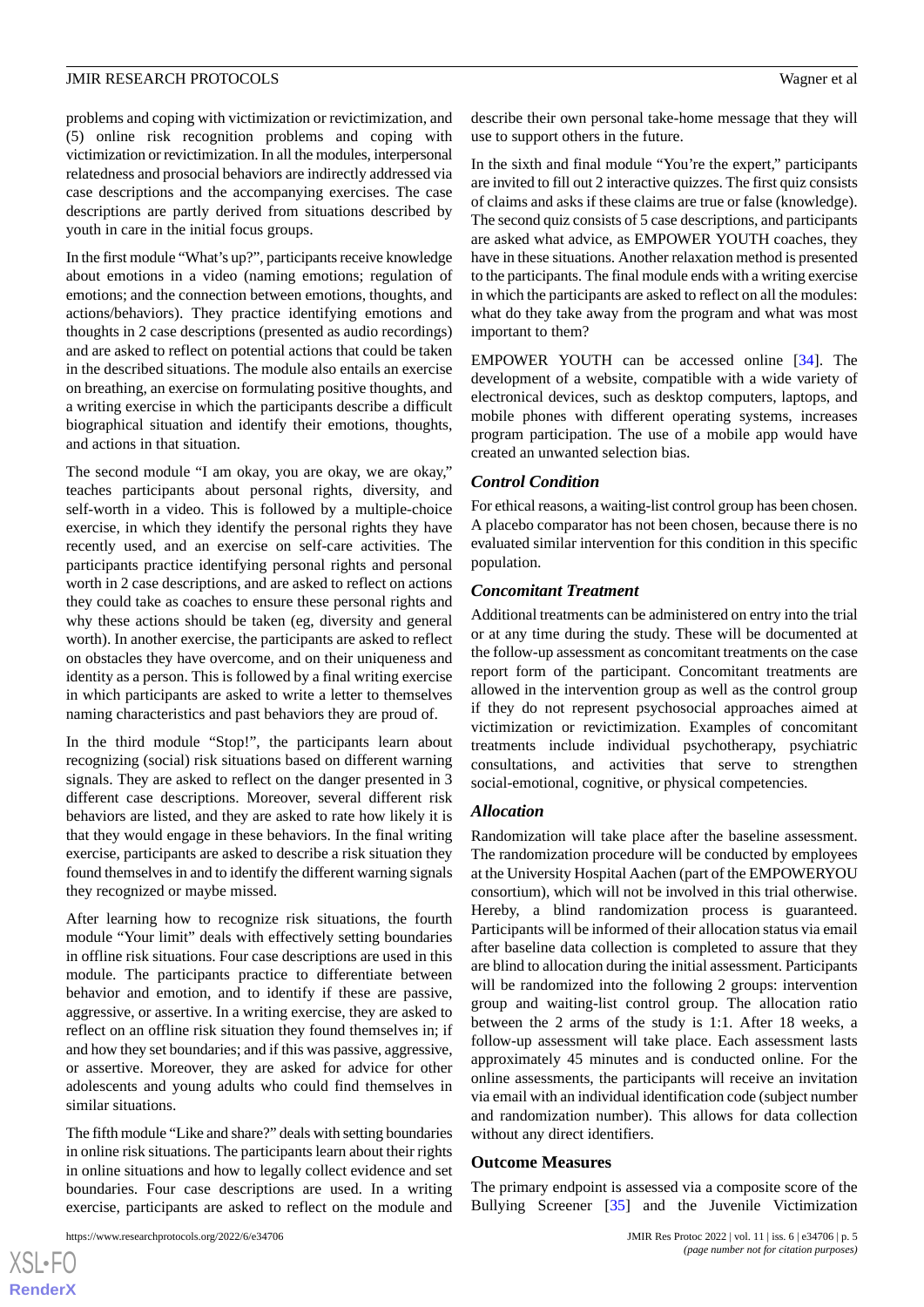Questionnaire (JVQ) [[36\]](#page-8-13). The Bullying Screener is a 6-item screening tool that assesses bullying as a victim and an offender. After the respective definition of bullying type, children are asked how often these things have happened to them or how often they have done this to others in the last 3 months. Children then respond on a 4-point scale from never to a lot (at least once a week) [[35\]](#page-8-12). The JVQ is a validated screening questionnaire including 34 offenses against youth and covers the following 5 areas of concern: (1) conventional crime, (2) child maltreatment, (3) peer and sibling victimization, (4) sexual victimization, and (5) witnessing and indirect victimization. It encompasses follow-up questions that also assess the frequency and perpetrators of the victimization events. Children are asked whether they were exposed to the respective event in the past 3 months (time period adaptation for this study) and respond with yes (1) or no (0), leading to a total score, with a higher score indicating greater victimization exposure [[36\]](#page-8-13).

The secondary endpoints are risk-taking behavior, recognition of problematic/dangerous situations, aggressive tendencies, empathy, prosocial behaviors, depressiveness, posttraumatic stress symptoms, and loneliness. The Adolescent Risk-taking Questionnaire [\[37](#page-8-14)] will be used to measure risk-taking behaviors and judgements. It consists of 2 sections. The first section of the questionnaire measures adolescents'judgements of riskiness for 22 behaviors, and the second part measures adolescents' frequency in engaging in these behaviors. Judgement of riskiness is made on a 5-point Likert scale, ranging from 0 (not at all risky) to 4 (extremely risky). Participation in risky behavior was also rated on a 5-point Likert scale, ranging from 0 (never done) to 4 (done very often). The total risk judgement score is obtained by adding all the items; a high score indicates a strong judgement of riskiness for the behaviors listed in the questionnaire. The total risk behavior score is obtained by adding the frequency rating of all the items; a high score indicates a high level of participation in risky activity. The items can be divided into the following 4 major factors: thrill-seeking risks, rebellious risks, reckless risks, and antisocial risks. The Cronbach  $\alpha$  coefficient for the risk judgement scale is .97 (range .86 $\pm$ .96) and for the behavior scale is .99 (range .87 $\pm$ .96). A good test-retest reliability was found, with 1-week test-retest reliability for risk judgement being 0.79 and for risk behavior being 0.78 [[37\]](#page-8-14).

The following constructs will be assessed via 3 of the 4 subscales of the German Questionnaire for determining empathy, prosocial behavior, and aggression (FEPAA) [[38\]](#page-8-15). There is an alternative version (versions A and B), and different versions will be used at the 2 assessment points. Cronbach  $\alpha$  varies between .61 (prosocial behavior scale) and .79 (aggressive tendencies scale) for version A, and between .57 (prosocial behavior scale) and .77 (aggressive tendencies scale) for version B. Reliability is 0.75 for version A and 0.66 for version B. Overall, 40 items of the original 55 will be assessed.

Depressiveness will be assessed with the PHQ-9 [[32\]](#page-8-9). The PHQ-9 is used to screen for the presence and severity of depression and takes less than 3 minutes to complete. The PHQ-9 achieved a Cronbach  $\alpha$  of .89 among 3000 primary care patients. The test-retest reliability was assessed by the correlation between PHQ-9 scores obtained from in-person and

phone interviews with the same patients. The correlation value obtained was 0.84 [[32\]](#page-8-9).

Loneliness will be assessed via the Loneliness Scale-SOEP [\[39](#page-8-16)], which consists of 3 items with a 5-point rating scale. The  $\alpha$ coefficient of reliability obtained was .72 [[39\]](#page-8-16).

To assess the presence of any posttraumatic stress symptoms, the 8-item version of the Child Revised Impact of Events Scale [[40\]](#page-8-17) will be used. It consists of items with a 4-point rating scale and takes between 5 and 10 minutes to complete.

#### **Statistical Analysis**

An intention-to-treat design will be used. Missing data due to study dropout will be handled using multiple imputation. E-mental health programs for children, adolescents, and young adults with the highest rate of completion were those with therapist support, with dropout rates ranging from 13% to 17% [[33\]](#page-8-10). In our trial, we anticipate a dropout rate of 30% at follow-up assessment, using a more conservative attrition rate and following the results of our pilot feasibility study. At the end of the trial, a dropout analysis will be conducted.

#### *Primary Endpoint*

The primary endpoint (number of victimizations 18 weeks after randomization) will be analyzed by analysis of covariance (ANCOVA) with baseline individual number of victimization scores, self-reported depression, severity of victimization (eg, sexual abuse), and PTSD as covariates and intervention as a factor. A significance level of 5% will be chosen. No interim analysis is planned. Conservative missing value imputation strategies will be performed if necessary.

#### *Secondary Endpoints*

Quasimetric scores of self-reported questionnaires will be analyzed in an exploratory manner and will also be evaluated by ANCOVA, if suitable, regarding the scale level and type of distribution. Otherwise, they will be transformed to fulfill the presuppositions of the method or will be analyzed by means of nonparametric methods. For categorical secondary endpoints, absolute and relative frequencies will be presented and tested by the chi-square test or Fisher exact test, as appropriate. In case significant treatment differences are observed between both arms, potential predictors of beneficial treatment outcomes (eg, sociodemographic or individual ones) will be identified using multivariable analyses (eg, logistic regression models). To investigate the predictors of beneficial protocol adherence and dropout, logistic regression models will be applied. For all primary and secondary endpoints, quartiles and, if suitable, means and standard deviations will be reported for descriptive purposes. Effect sizes will be estimated and presented with 95% CIs. Predictors of treatment outcome will be identified using multivariable analyses. For secondary analyses, neither adjustment for multiple testing nor imputation of missing values is planned. Quartiles and, if suitable, means and standard deviations will be reported for descriptive purposes.

#### *Power*

The expected outcome requires a sample size of 156 subjects  $(\alpha = 0.05, t \text{ test}, 1 \text{-sided})$  to achieve a power of 80%. These assumptions are based on the effects (*d*=0.40) of previously

[XSL](http://www.w3.org/Style/XSL)•FO **[RenderX](http://www.renderx.com/)**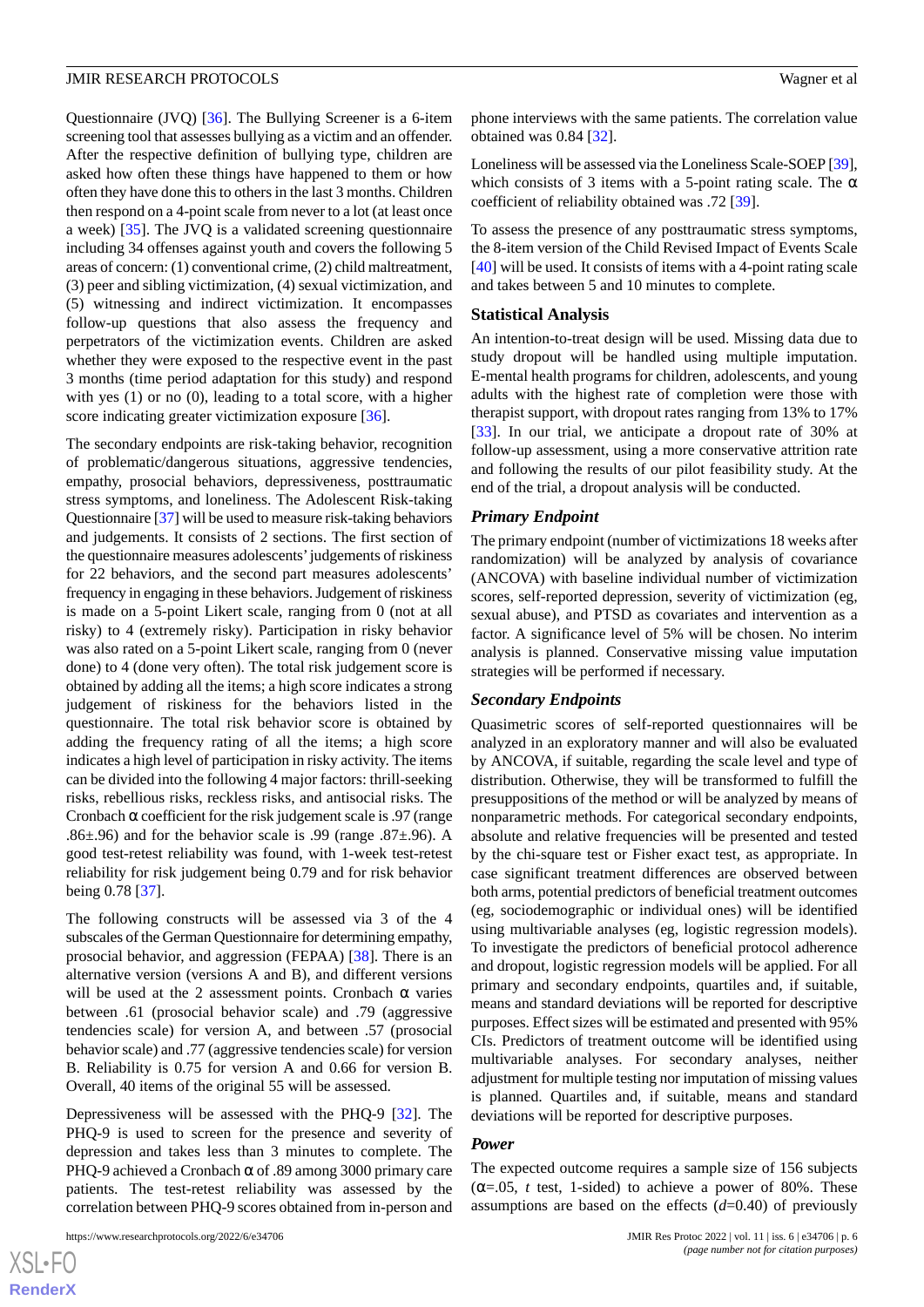published studies [\[41](#page-8-18)] on follow-up change in the revictimization composite score. Assuming a 30% dropout at follow-up, we require 225 participants to be allocated to the trial. In the middle of the trial, the dropout rate will be assessed in an interim evaluation, and in case of a higher dropout rate than expected, the number of participants allocated to the trial will be increased accordingly.

### **Ethical Considerations**

The study has been approved by the Ethics Committee of the Medical School Berlin (MSB-2021/55). Informed consent in the study will be obtained from the participants before baseline assessment via a digital double opt-in method. For participants under the age of 16 years, informed consent from a legal guardian will be obtained before baseline assessment. Participants have the possibility to leave the trial without any disadvantage at any time. The trial will be conducted in accordance with the Guidelines for Good Clinical Practice (ICH-GCP), the Declaration of Helsinki (latest version), and international and local laws. The study has been registered in the German Clinical Trials Register (DRKS00024749). Throughout the trial, participants will be identified solely by means of an individual identification code (subject number and randomization number). Electronic case report forms will be stored in accordance with local data protection laws and will be handled with the strictest confidence. The appropriate regulations of local data legislation (ie, European General Data Protection Regulation [[42\]](#page-8-19)) will be fulfilled in its entirety.

### **Data Safety and Monitoring**

## *Data Safety*

Participants will be deidentified, including the removal of direct identifiers (eg, names and addresses) and indirect identifiers (eg, occupation). Nonelectronic data will be stored in a locked filing cabinet at the university. These data will be kept for 10 years. Electronic data will be kept on 2 password-protected servers only accessible by approved study staff members.

## *Data Monitoring and Auditing*

An independent Data Safety Monitoring Board (DSMB) has been established. The DSMB will provide additional oversight on data safety, ethical procedures, and best clinical practice. This DSMB is independent of all investigators and the funding agency, and no member of the DSMB has direct involvement in the conduct of the study. The DSMB is composed of 3 researchers familiar with the area of the study. The type of information monitored will include recruitment, number of dropouts, and all adverse events, including study withdrawals. The DSMB will receive recruitment and retention updates on a regular basis. Before starting with the trial, a data safety concept was developed and approved by the DSMB. No external auditing is planned.

## *Stopping Rules*

A participant may withdraw from the study at any time, at his or her own request. Upon request, all collected data (ie, from

the assessments and responses in the online program) will be deleted. The responsible investigator has the right to discontinue the intervention for a participant who experiences one or more of the following incidents: (1) adverse events or serious adverse events, particularly acute child endangerment or suicidal tendency and (2) an unacceptable benefit/risk ratio. In case a family member reports aversive experiences during the trial, we will follow recommendations for the ethical treatment of participants and provide referrals for services. In cases where acute child endangerment is detected, we will report this to the appropriate services, and based on the recommendations from the DSMB, we will halt study participation. However, youth in care will still be able to complete the intervention if desired. The responsible investigator has the right to discontinue the whole trial, if information that affects the benefit/risk ratio of the trial emerges or if there are repeated serious adverse events associated with the trial. In this case, the decision of stopping the trial will be communicated to the DSMB and discussed with all principal investigators of the EMPOWERYOU consortium.

## *Results*

Ethical approval was granted by the Ethics Committee of the Medical School Berlin in March 2021 (MSB-2021/55). Recruitment started in September 2021 and is planned until November 2022. The results are expected to be published in January 2023.

## *Discussion*

Given the increased likelihood of future victimization experiences among youth in care, there is a strong need for a low-threshold intervention specifically for this high-risk age group. So far, there are no existing nation-wide mental health programs exclusively for youth in care in Germany. If the efficacy of the prevention program EMPOWER YOUTH is identified in the RCT, a widespread implementation and dissemination process is planned. Stakeholders have been involved in the developmental phase and will consequently be informed of the RCT results via nontechnical briefs, symposia, conference presentations, and publications. Moreover, as part of the integrated knowledge translation, social media channels will post regular updates on the project. Providing knowledge to child welfare workers, social workers, medical doctors, and psychotherapists about the issue of victimization will support the implementation of EMPOWER YOUTH as a potential prevention program. This will ultimately improve the well-being of youth in care and prevent the need for more intensive and costly service utilization for youth in care. The future use of EMPOWER YOUTH could be seen under the Prevention Act, an initiative to promote health. Health insurance could support the continuation of the prevention program after the end of funding.

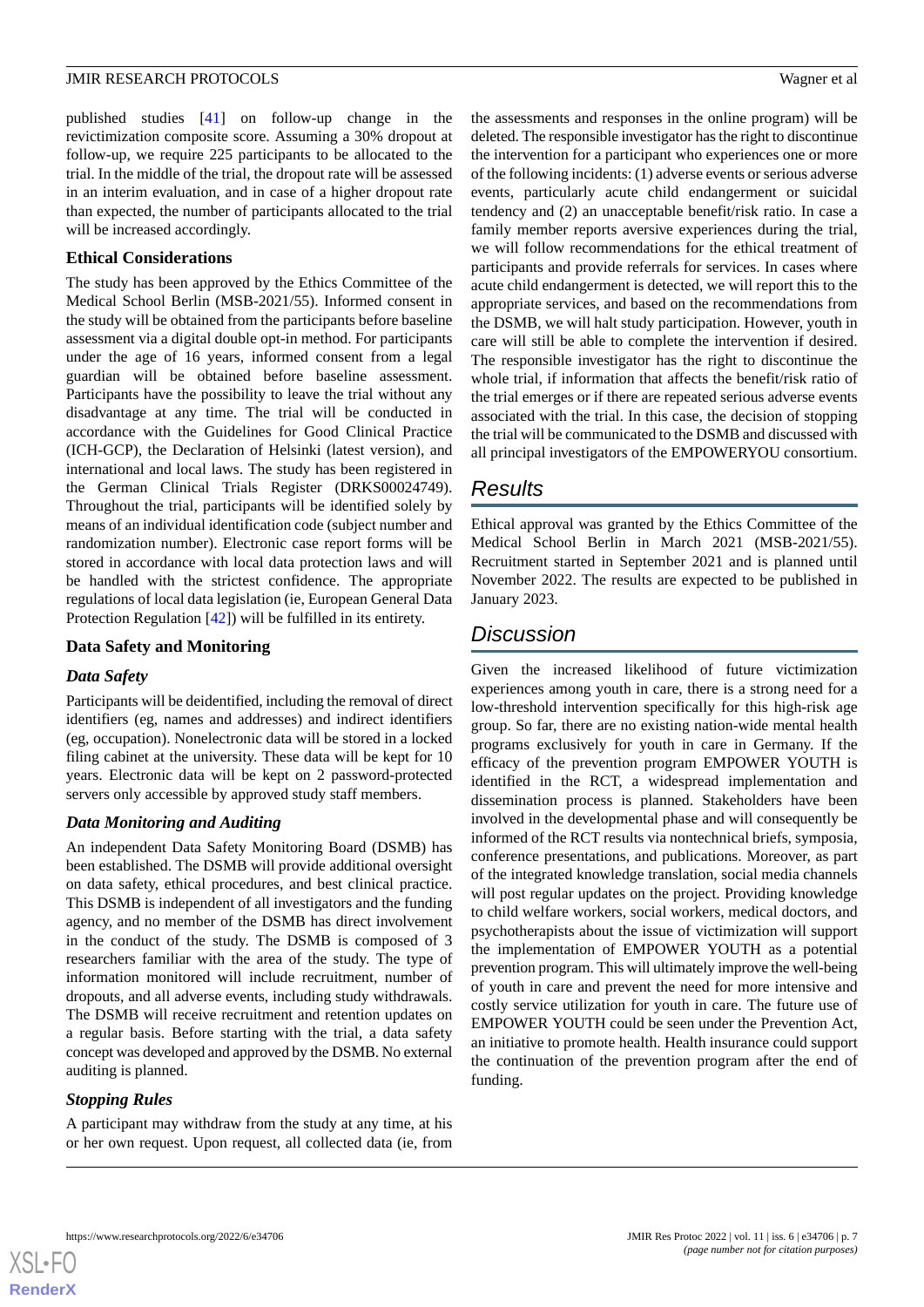## **Conflicts of Interest**

None declared.

## <span id="page-7-0"></span>**References**

- <span id="page-7-1"></span>1. Desmond C, Watt K, Saha A, Huang J, Lu C. Prevalence and number of children living in institutional care: global, regional, and country estimates. The Lancet Child & Adolescent Health 2020 May;4(5):370-377. [doi: [10.1016/s2352-4642\(20\)30022-5\]](http://dx.doi.org/10.1016/s2352-4642(20)30022-5)
- <span id="page-7-2"></span>2. Ausgaben, Einrichtungen und Personal in der Jugendhilfe. Erzieherische Hilfen und sonstige Leistungen. Kinder- und Jugendhilfe in Deutschland. Destatis. URL: [https://www.destatis.de/DE/Themen/Gesellschaft-Umwelt/Soziales/](https://www.destatis.de/DE/Themen/Gesellschaft-Umwelt/Soziales/Kinderhilfe-Jugendhilfe/Tabellen/erzieherische-hilfen.html) [Kinderhilfe-Jugendhilfe/Tabellen/erzieherische-hilfen.html](https://www.destatis.de/DE/Themen/Gesellschaft-Umwelt/Soziales/Kinderhilfe-Jugendhilfe/Tabellen/erzieherische-hilfen.html) [accessed 2022-06-02]
- <span id="page-7-3"></span>3. Bilaver LA, Havlicek J, Davis MM. Prevalence of special health care needs among foster youth in a nationally representative survey. JAMA Pediatr 2020 Jul 01;174(7):727-729 [\[FREE Full text\]](http://europepmc.org/abstract/MED/32391875) [doi: [10.1001/jamapediatrics.2020.0298\]](http://dx.doi.org/10.1001/jamapediatrics.2020.0298) [Medline: [32391875](http://www.ncbi.nlm.nih.gov/entrez/query.fcgi?cmd=Retrieve&db=PubMed&list_uids=32391875&dopt=Abstract)]
- <span id="page-7-4"></span>4. Vasileva M, Petermann F, Nitkowski D, Petermann U. Den transgenerationalen Kreislauf der Gewalt durchbrechen. Kindheit und Entwicklung 2018 Apr;27(2):91-101. [doi: [10.1026/0942-5403/a000249\]](http://dx.doi.org/10.1026/0942-5403/a000249)
- <span id="page-7-5"></span>5. Taussig HN. Risk behaviors in maltreated youth placed in foster care: a longitudinal study of protective and vulnerability factors. Child Abuse & Neglect 2002 Nov;26(11):1179-1199. [doi: [10.1016/s0145-2134\(02\)00391-5\]](http://dx.doi.org/10.1016/s0145-2134(02)00391-5)
- <span id="page-7-6"></span>6. Cyr C, Euser EM, Bakermans-Kranenburg MJ, Van Ijzendoorn MH. Attachment security and disorganization in maltreating and high-risk families: A series of meta-analyses. Dev Psychopathol 2010 Jan 26;22(1):87-108. [doi: [10.1017/s0954579409990289\]](http://dx.doi.org/10.1017/s0954579409990289)
- <span id="page-7-7"></span>7. Svoboda DV, Shaw TV, Barth RP, Bright CL. Pregnancy and parenting among youth in foster care: A review. Children and Youth Services Review 2012 May;34(5):867-875. [doi: [10.1016/j.childyouth.2012.01.023](http://dx.doi.org/10.1016/j.childyouth.2012.01.023)]
- <span id="page-7-8"></span>8. Stevens SB, Brice CS, Ale CM, Morris TL. Examining depression, anxiety, and foster care placement as predictors of substance use and sexual activity in adolescents. Journal of Social Service Research 2011 Oct;37(5):539-554. [doi: [10.1080/01488376.2011.608338\]](http://dx.doi.org/10.1080/01488376.2011.608338)
- <span id="page-7-9"></span>9. Soler-Baillo JM, Marx BP, Sloan DM. The psychophysiological correlates of risk recognition among victims and non-victims of sexual assault. Behav Res Ther 2005 Feb;43(2):169-181. [doi: [10.1016/j.brat.2004.01.004](http://dx.doi.org/10.1016/j.brat.2004.01.004)] [Medline: [15629748](http://www.ncbi.nlm.nih.gov/entrez/query.fcgi?cmd=Retrieve&db=PubMed&list_uids=15629748&dopt=Abstract)]
- <span id="page-7-11"></span><span id="page-7-10"></span>10. Bockers E, Roepke S, Michael L, Renneberg B, Knaevelsrud C. Risk recognition, attachment anxiety, self-efficacy, and state dissociation predict revictimization. PLoS One 2014 Sep 19;9(9):e108206 [[FREE Full text](https://dx.plos.org/10.1371/journal.pone.0108206)] [doi: [10.1371/journal.pone.0108206\]](http://dx.doi.org/10.1371/journal.pone.0108206) [Medline: [25238153](http://www.ncbi.nlm.nih.gov/entrez/query.fcgi?cmd=Retrieve&db=PubMed&list_uids=25238153&dopt=Abstract)]
- <span id="page-7-12"></span>11. Brännström L, Vinnerljung B, Hjern A. Outcomes in adulthood after long-term foster care: A sibling approach. Child Maltreat 2020 Nov 21;25(4):383-392. [doi: [10.1177/1077559519898755](http://dx.doi.org/10.1177/1077559519898755)] [Medline: [31960707\]](http://www.ncbi.nlm.nih.gov/entrez/query.fcgi?cmd=Retrieve&db=PubMed&list_uids=31960707&dopt=Abstract)
- 12. Humphreys KL, Guyon-Harris KL, Tibu F, Wade M, Nelson CA, Fox NA, et al. Psychiatric outcomes following severe deprivation in early childhood: Follow-up of a randomized controlled trial at age 16. J Consult Clin Psychol 2020 Dec;88(12):1079-1090 [\[FREE Full text](http://europepmc.org/abstract/MED/33370132)] [doi: [10.1037/ccp0000613\]](http://dx.doi.org/10.1037/ccp0000613) [Medline: [33370132\]](http://www.ncbi.nlm.nih.gov/entrez/query.fcgi?cmd=Retrieve&db=PubMed&list_uids=33370132&dopt=Abstract)
- <span id="page-7-14"></span><span id="page-7-13"></span>13. Hambrick EP, Oppenheim-Weller S, N'zi AM, Taussig HN. Mental health interventions for children in foster care: A systematic review. Child Youth Serv Rev 2016 Nov;70:65-77 [[FREE Full text](http://europepmc.org/abstract/MED/28496286)] [doi: [10.1016/j.childyouth.2016.09.002](http://dx.doi.org/10.1016/j.childyouth.2016.09.002)] [Medline: [28496286](http://www.ncbi.nlm.nih.gov/entrez/query.fcgi?cmd=Retrieve&db=PubMed&list_uids=28496286&dopt=Abstract)]
- <span id="page-7-15"></span>14. Bergström M, Cederblad M, Håkansson K, Jonsson AK, Munthe C, Vinnerljung B, et al. Interventions in foster family care: A systematic review. Research on Social Work Practice 2019 Feb 28;30(1):3-18. [doi: [10.1177/1049731519832101](http://dx.doi.org/10.1177/1049731519832101)]
- <span id="page-7-16"></span>15. Dozier M, Peloso E, Lindhiem O, Gordon MK, Manni M, Sepulveda S, et al. Developing evidence-based interventions for foster children: An example of a randomized clinical trial with infants and toddlers. J Social Issues 2006 Dec;62(4):767-785. [doi: [10.1111/j.1540-4560.2006.00486.x](http://dx.doi.org/10.1111/j.1540-4560.2006.00486.x)]
- <span id="page-7-17"></span>16. Linares LO, Montalto D, Li M, Oza VS. A promising parenting intervention in foster care. Journal of Consulting and Clinical Psychology 2006 Feb;74(1):32-41. [doi: [10.1037/0022-006x.74.1.32](http://dx.doi.org/10.1037/0022-006x.74.1.32)]
- <span id="page-7-18"></span>17. Powers LE, Geenen S, Powers J, Pommier-Satya S, Turner A, Dalton LD, et al. My Life: Effects of a longitudinal, randomized study of self-determination enhancement on the transition outcomes of youth in foster care and special education. Children and Youth Services Review 2012 Nov;34(11):2179-2187. [doi: [10.1016/j.childyouth.2012.07.018](http://dx.doi.org/10.1016/j.childyouth.2012.07.018)]
- <span id="page-7-19"></span>18. DePrince AP, Chu AT, Labus J, Shirk SR, Potter C. Testing two approaches to revictimization prevention among adolescent girls in the child welfare system. J Adolesc Health 2015 Feb;56(2 Suppl 2):S33-S39. [doi: [10.1016/j.jadohealth.2014.06.022\]](http://dx.doi.org/10.1016/j.jadohealth.2014.06.022) [Medline: [25620452](http://www.ncbi.nlm.nih.gov/entrez/query.fcgi?cmd=Retrieve&db=PubMed&list_uids=25620452&dopt=Abstract)]
- <span id="page-7-20"></span>19. Marx BP, Calhoun KS, Wilson AE, Meyerson LA. Sexual revictimization prevention: An outcome evaluation. Journal of Consulting and Clinical Psychology 2001;69(1):25-32. [doi: [10.1037/0022-006x.69.1.25](http://dx.doi.org/10.1037/0022-006x.69.1.25)]
- 20. Hill JM, Vernig PM, Lee JK, Brown C, Orsillo SM. The development of a brief acceptance and mindfulness-based program aimed at reducing sexual revictimization among college women with a history of childhood sexual abuse. J Clin Psychol 2011 Sep 04;67(9):969-980. [doi: [10.1002/jclp.20813](http://dx.doi.org/10.1002/jclp.20813)] [Medline: [21544818](http://www.ncbi.nlm.nih.gov/entrez/query.fcgi?cmd=Retrieve&db=PubMed&list_uids=21544818&dopt=Abstract)]
- 21. Peskin MF, Markham CM, Shegog R, Baumler ER, Addy RC, Temple JR, et al. Adolescent Dating Violence Prevention Program for Early Adolescents: The Me & You Randomized Controlled Trial, 2014–2015. Am J Public Health 2019 Oct;109(10):1419-1428. [doi: [10.2105/ajph.2019.305218](http://dx.doi.org/10.2105/ajph.2019.305218)]

[XSL](http://www.w3.org/Style/XSL)•FO **[RenderX](http://www.renderx.com/)**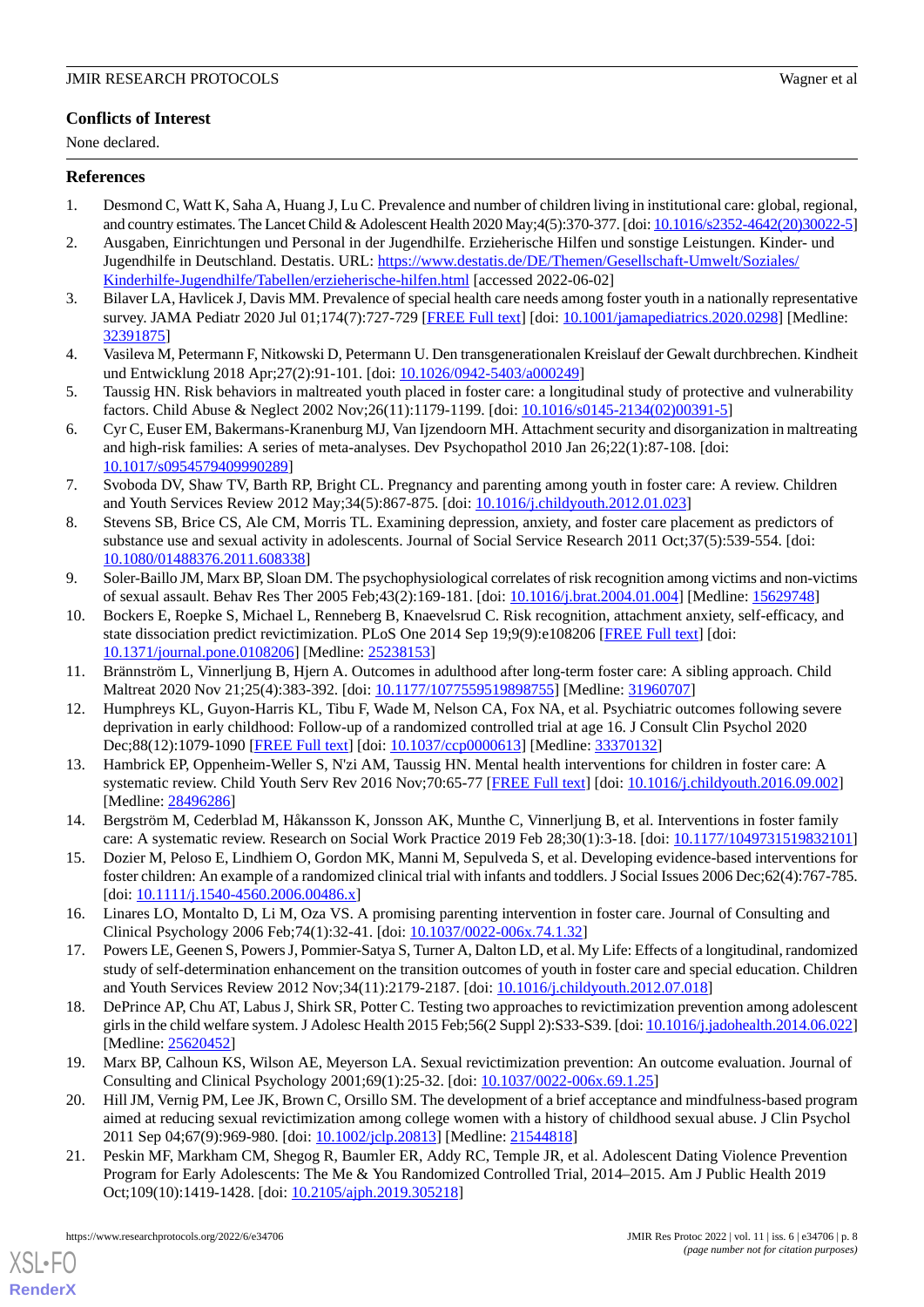- <span id="page-8-0"></span>22. Wagner B, Maercker A. Psychotherapie im Internet – Wirksamkeit und Anwendungsbereiche. Psychotherapeutenjournal 2011;10(1):34-43. [doi: [10.5167/uzh-49734\]](http://dx.doi.org/10.5167/uzh-49734)
- <span id="page-8-1"></span>23. Vigerland S, Lenhard F, Bonnert M, Lalouni M, Hedman E, Ahlen J, et al. Internet-delivered cognitive behavior therapy for children and adolescents: A systematic review and meta-analysis. Clin Psychol Rev 2016 Dec;50:1-10 [[FREE Full text](https://linkinghub.elsevier.com/retrieve/pii/S0272-7358(15)30090-8)] [doi: [10.1016/j.cpr.2016.09.005](http://dx.doi.org/10.1016/j.cpr.2016.09.005)] [Medline: [27668988\]](http://www.ncbi.nlm.nih.gov/entrez/query.fcgi?cmd=Retrieve&db=PubMed&list_uids=27668988&dopt=Abstract)
- <span id="page-8-2"></span>24. Simon N, Robertson L, Lewis C, Roberts N, Bethell A, Dawson S, et al. Internet-based cognitive and behavioural therapies for post-traumatic stress disorder (PTSD) in adults. Cochrane Database Syst Rev 2021 May 20;5(5):CD011710 [\[FREE Full](http://europepmc.org/abstract/MED/34015141) [text](http://europepmc.org/abstract/MED/34015141)] [doi: [10.1002/14651858.CD011710.pub3\]](http://dx.doi.org/10.1002/14651858.CD011710.pub3) [Medline: [34015141](http://www.ncbi.nlm.nih.gov/entrez/query.fcgi?cmd=Retrieve&db=PubMed&list_uids=34015141&dopt=Abstract)]
- <span id="page-8-3"></span>25. Buttazzoni A, Brar K, Minaker L. Smartphone-based interventions and internalizing disorders in youth: Systematic review and meta-analysis. J Med Internet Res 2021 Jan 11;23(1):e16490 [\[FREE Full text](https://www.jmir.org/2021/1/e16490/)] [doi: [10.2196/16490\]](http://dx.doi.org/10.2196/16490) [Medline: [33427682](http://www.ncbi.nlm.nih.gov/entrez/query.fcgi?cmd=Retrieve&db=PubMed&list_uids=33427682&dopt=Abstract)]
- <span id="page-8-4"></span>26. Khan K, Hall CL, Davies EB, Hollis C, Glazebrook C. The effectiveness of web-based interventions delivered to children and young people with neurodevelopmental disorders: Systematic review and meta-analysis. J Med Internet Res 2019 Nov 01;21(11):e13478 [\[FREE Full text](https://www.jmir.org/2019/11/e13478/)] [doi: [10.2196/13478\]](http://dx.doi.org/10.2196/13478) [Medline: [31682573\]](http://www.ncbi.nlm.nih.gov/entrez/query.fcgi?cmd=Retrieve&db=PubMed&list_uids=31682573&dopt=Abstract)
- <span id="page-8-5"></span>27. Büscher R, Torok M, Terhorst Y, Sander L. Internet-Based Cognitive Behavioral Therapy to Reduce Suicidal Ideation: A Systematic Review and Meta-analysis. JAMA Netw Open 2020 Apr 01;3(4):e203933 [[FREE Full text](https://jamanetwork.com/journals/jamanetworkopen/fullarticle/10.1001/jamanetworkopen.2020.3933)] [doi: [10.1001/jamanetworkopen.2020.3933](http://dx.doi.org/10.1001/jamanetworkopen.2020.3933)] [Medline: [32343354](http://www.ncbi.nlm.nih.gov/entrez/query.fcgi?cmd=Retrieve&db=PubMed&list_uids=32343354&dopt=Abstract)]
- <span id="page-8-6"></span>28. Andersson G, Wagner B, Cuijpers P. ICBT for Depression. In: Lindefors N, Andersson G, editors. Guided Internet-Based Treatments in Psychiatry. Cham: Springer; 2016:17-32.
- <span id="page-8-7"></span>29. Wagner B, Horn AB, Maercker A. Internet-based versus face-to-face cognitive-behavioral intervention for depression: a randomized controlled non-inferiority trial. J Affect Disord 2014 Jan;152-154:113-121. [doi: [10.1016/j.jad.2013.06.032](http://dx.doi.org/10.1016/j.jad.2013.06.032)] [Medline: [23886401](http://www.ncbi.nlm.nih.gov/entrez/query.fcgi?cmd=Retrieve&db=PubMed&list_uids=23886401&dopt=Abstract)]
- <span id="page-8-8"></span>30. Chan A, Tetzlaff JM, Altman DG, Laupacis A, Gøtzsche PC, Krleža-Jerić K, et al. SPIRIT 2013 statement: defining standard protocol items for clinical trials. Ann Intern Med 2013 Feb 05;158(3):200-207 [[FREE Full text](https://www.acpjournals.org/doi/abs/10.7326/0003-4819-158-3-201302050-00583?url_ver=Z39.88-2003&rfr_id=ori:rid:crossref.org&rfr_dat=cr_pub%3dpubmed)] [doi: [10.7326/0003-4819-158-3-201302050-00583](http://dx.doi.org/10.7326/0003-4819-158-3-201302050-00583)] [Medline: [23295957](http://www.ncbi.nlm.nih.gov/entrez/query.fcgi?cmd=Retrieve&db=PubMed&list_uids=23295957&dopt=Abstract)]
- <span id="page-8-9"></span>31. Richtlinie des Gemeinsamen Bundesausschusses über die Durchführung der Psychotherapie (Psychotherapie-Richtlinie). Gemeinsamer Bundesausschuss. URL: [https://www.g-ba.de/downloads/62-492-2400/PT-RL\\_2020-11-20\\_iK-2021-02-18.](https://www.g-ba.de/downloads/62-492-2400/PT-RL_2020-11-20_iK-2021-02-18.pdf) [pdf](https://www.g-ba.de/downloads/62-492-2400/PT-RL_2020-11-20_iK-2021-02-18.pdf) [accessed 2022-06-02]
- <span id="page-8-10"></span>32. Kroenke K, Spitzer RL, Williams JBW. The PHQ-9: validity of a brief depression severity measure. J Gen Intern Med 2001 Sep;16(9):606-613 [\[FREE Full text\]](https://onlinelibrary.wiley.com/resolve/openurl?genre=article&sid=nlm:pubmed&issn=0884-8734&date=2001&volume=16&issue=9&spage=606) [doi: [10.1046/j.1525-1497.2001.016009606.x](http://dx.doi.org/10.1046/j.1525-1497.2001.016009606.x)] [Medline: [11556941](http://www.ncbi.nlm.nih.gov/entrez/query.fcgi?cmd=Retrieve&db=PubMed&list_uids=11556941&dopt=Abstract)]
- <span id="page-8-12"></span><span id="page-8-11"></span>33. Struthers A, Charette C, Bapuji SB, Winters S, Ye X, Metge C, et al. The acceptability of e-mental health services for children, adolescents, and young adults: A systematic search and review. Canadian Journal of Community Mental Health 2015 Jul 01;34(2):1-21. [doi: [10.7870/cjcmh-2015-006](http://dx.doi.org/10.7870/cjcmh-2015-006)]
- <span id="page-8-13"></span>34. EMPOWER YOUTH. URL: <https://www.empower-youth.de/> [accessed 2022-06-10]
- <span id="page-8-14"></span>35. Wolke D, Lereya ST. Long-term effects of bullying. Arch Dis Child 2015 Sep 10;100(9):879-885 [\[FREE Full text\]](http://adc.bmj.com/lookup/pmidlookup?view=long&pmid=25670406) [doi: [10.1136/archdischild-2014-306667](http://dx.doi.org/10.1136/archdischild-2014-306667)] [Medline: [25670406](http://www.ncbi.nlm.nih.gov/entrez/query.fcgi?cmd=Retrieve&db=PubMed&list_uids=25670406&dopt=Abstract)]
- <span id="page-8-15"></span>36. Finkelhor D, Hamby SL, Ormrod R, Turner H. The Juvenile Victimization Questionnaire: reliability, validity, and national norms. Child Abuse Negl 2005 Apr;29(4):383-412. [doi: [10.1016/j.chiabu.2004.11.001](http://dx.doi.org/10.1016/j.chiabu.2004.11.001)] [Medline: [15917079](http://www.ncbi.nlm.nih.gov/entrez/query.fcgi?cmd=Retrieve&db=PubMed&list_uids=15917079&dopt=Abstract)]
- <span id="page-8-16"></span>37. Gullone E, Moore S, Moss S, Boyd C. The adolescent risk-taking questionnaire. Journal of Adolescent Research 2016 Jul 25;15(2):231-250. [doi: [10.1177/0743558400152003\]](http://dx.doi.org/10.1177/0743558400152003)
- <span id="page-8-17"></span>38. Lukesch H. FEPAA. Fragebogen zur Erfassung von Empathie, Prosozialität, Aggressionsbereitschaft und aggressivem Verhalten. Göttingen: Hogrefe; 2006.
- <span id="page-8-18"></span>39. Hughes ME, Waite LJ, Hawkley LC, Cacioppo JT. A short scale for measuring loneliness in large surveys: Results from two population-based studies. Res Aging 2004 Aug 19;26(6):655-672 [\[FREE Full text\]](http://europepmc.org/abstract/MED/18504506) [doi: [10.1177/0164027504268574](http://dx.doi.org/10.1177/0164027504268574)] [Medline: [18504506](http://www.ncbi.nlm.nih.gov/entrez/query.fcgi?cmd=Retrieve&db=PubMed&list_uids=18504506&dopt=Abstract)]
- <span id="page-8-19"></span>40. Perrin S, Meiser-Stedman R, Smith P. The Children's Revised Impact of Event Scale (CRIES): Validity as a screening instrument for PTSD. Behav. Cogn. Psychother 2005 Oct 14;33(4):487-498. [doi: [10.1017/S1352465805002419\]](http://dx.doi.org/10.1017/S1352465805002419)
- 41. Lee S, Kim C, Kim DH. A meta-analysis of the effect of school-based anti-bullying programs. J Child Health Care 2015 Jun 03;19(2):136-153. [doi: [10.1177/1367493513503581](http://dx.doi.org/10.1177/1367493513503581)] [Medline: [24092871\]](http://www.ncbi.nlm.nih.gov/entrez/query.fcgi?cmd=Retrieve&db=PubMed&list_uids=24092871&dopt=Abstract)
- 42. Regulation (EU) 2016/679 of the European parliament and of the council on the protection of natural persons with regard to the processing of personal data and on the free movement of such data, and repealing Directive 95/46/EC (General Data Protection Regulation). The European Parliament and the Council of the European Union. 2016. URL: [https://eur-lex.](https://eur-lex.europa.eu/legal-content/EN/TXT/PDF/?uri=CELEX:32016R0679) [europa.eu/legal-content/EN/TXT/PDF/?uri=CELEX:32016R0679](https://eur-lex.europa.eu/legal-content/EN/TXT/PDF/?uri=CELEX:32016R0679) [accessed 2022-06-02]

## **Abbreviations**

[XSL](http://www.w3.org/Style/XSL)•FO **[RenderX](http://www.renderx.com/)**

**ANCOVA:** analysis of covariance **DSMB:** Data Safety Monitoring Board **JVQ:** Juvenile Victimization Questionnaire PHQ-9: Patient Health Questionnaire-9 for Adolescents